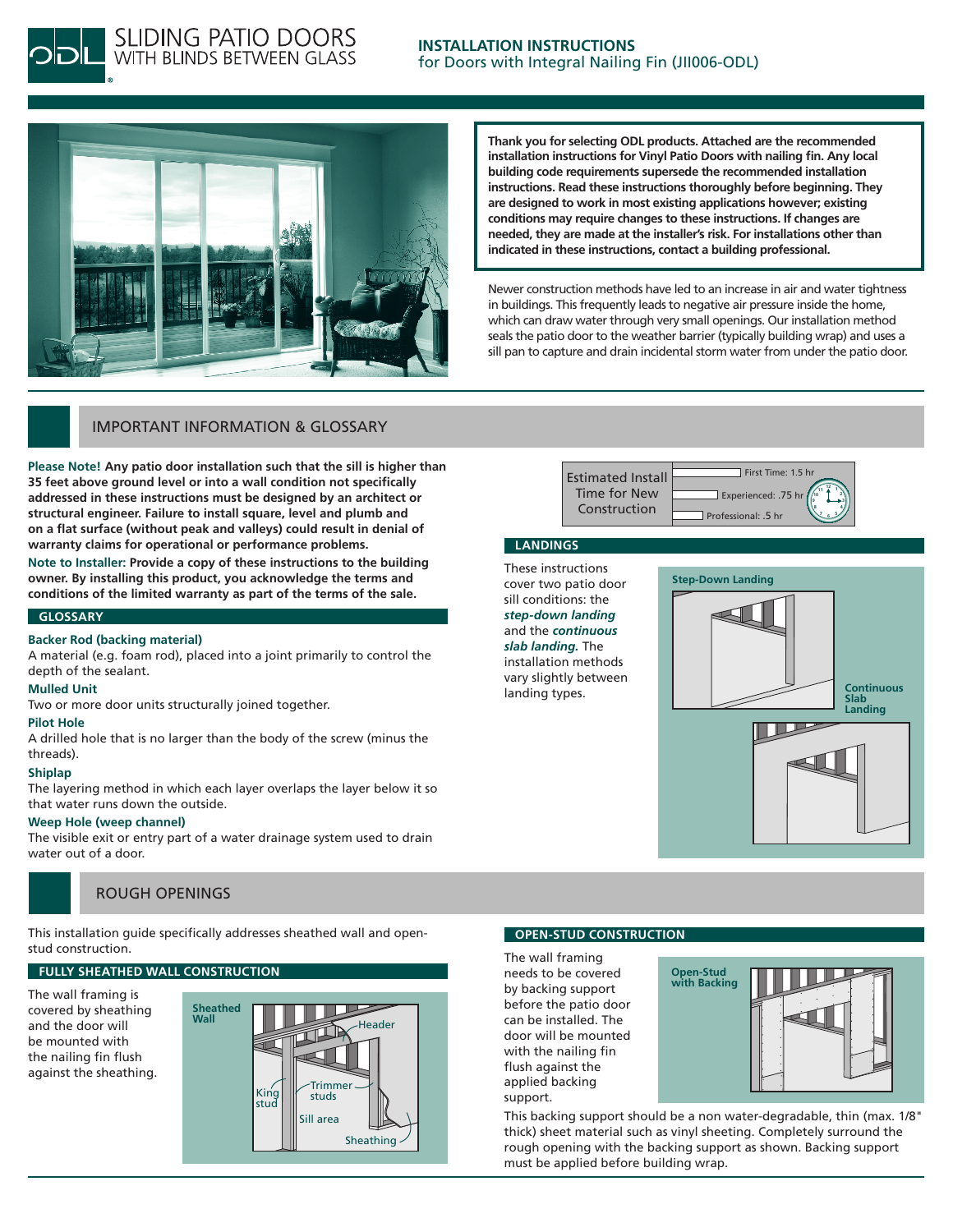

## Safety & handling

#### **safety**

- Read and fully understand ALL manufacturers' instructions before beginning.
- Do not work alone. Two or more people are required. Use safe lifting techniques.
- Use caution when handling glass. Broken or cracked glass can cause serious injury.
- Wear protective gear (e.g. safety glasses, gloves, ear protection, etc.).
- Operate hand/power tools safely and follow manufacturer's operating instructions.
- Use caution when working at elevated heights.

#### **MATERIALS AND PATIO DOOR HANDLING**

- Make sure the operating panel is secured prior to installation.
- Heed material manufacturers' handling and application instructions.
- Protect adhesive surfaces from dirt, moisture, direct sunlight and folding over onto themselves.
- Handle in vertical position; do not drag on floor.
- Do not put stress on joints, corners or frames.
- Store patio door in dry, well-ventilated area in vertical, leaning position to allow air circulation; do not stack horizontally.
- Protect from exposure to direct sunlight during storage.
- • Install only into vertical walls and when conditions and sheathing are dry.
- • Never use solvent-based sealants on vinyl products.

#### **If injury occurs, immediately seek medical attention!**

## Needed Materials & tools

#### **Materials**

- 1 3/4" galvanized roofing nails; nails must penetrate at least 1" into framing
- • Non-compressible or water degradable shims
- 6" wide self-adhesive flashing (9" if required by local code)
- Protecto Wrap Safseal Systems 5500 spray adhesive/primer (or as recommended by the self-adhesive flashing manufacturer)
- • Sealant (polyurethane if painted, 100% silicone if left exposed) and backer rod
- Plastic drain screen with crisscross or woven pattern (sold in 6" widths to protect rain gutters) for step-down landings
- Sheet metal flashing or bendable vinyl sheeting for sill pan (4" wide for 2" x 4" wall)
- 3/8" staples for step-down landings

**Note! Follow all material manufacturers' instructions for proper use and compatibility.**



## REMOVE PACKAGING & INSPECT PATIO DOOR

#### **remove packaging**

Remove shipping materials such as corner covers, shipping blocks or pads.

#### **Inspect PATIO DOOR**

- • Cosmetic damage
- • Product squareness (diagonal measurements must be within 1/4" difference)
- Correct product (size, color, grid pattern, handing, glazing, energyefficiency requirements, etc.)

## **Tools**

- • Cutting shears (sill pan)
- • Tape measure
- • Utility knife
- • Level (4 ft. minimum recommended)
- • J-roller
- Caulking gun
- • Drill
- Construction stapler

- Splits, cracks, holes, missing sections or other damage to the nailing fin longer than 6" and/or within 1/2" of patio door frame
- For side-by-side mulled units, a drip cap that extends the length of the frame plus 1/8" overhang on each end is required

If any of the above conditions represent a concern, or if you expect environmental conditions to exceed the patio door's performance rating, do not install the patio door. Contact your dealer or distributor for recommendations.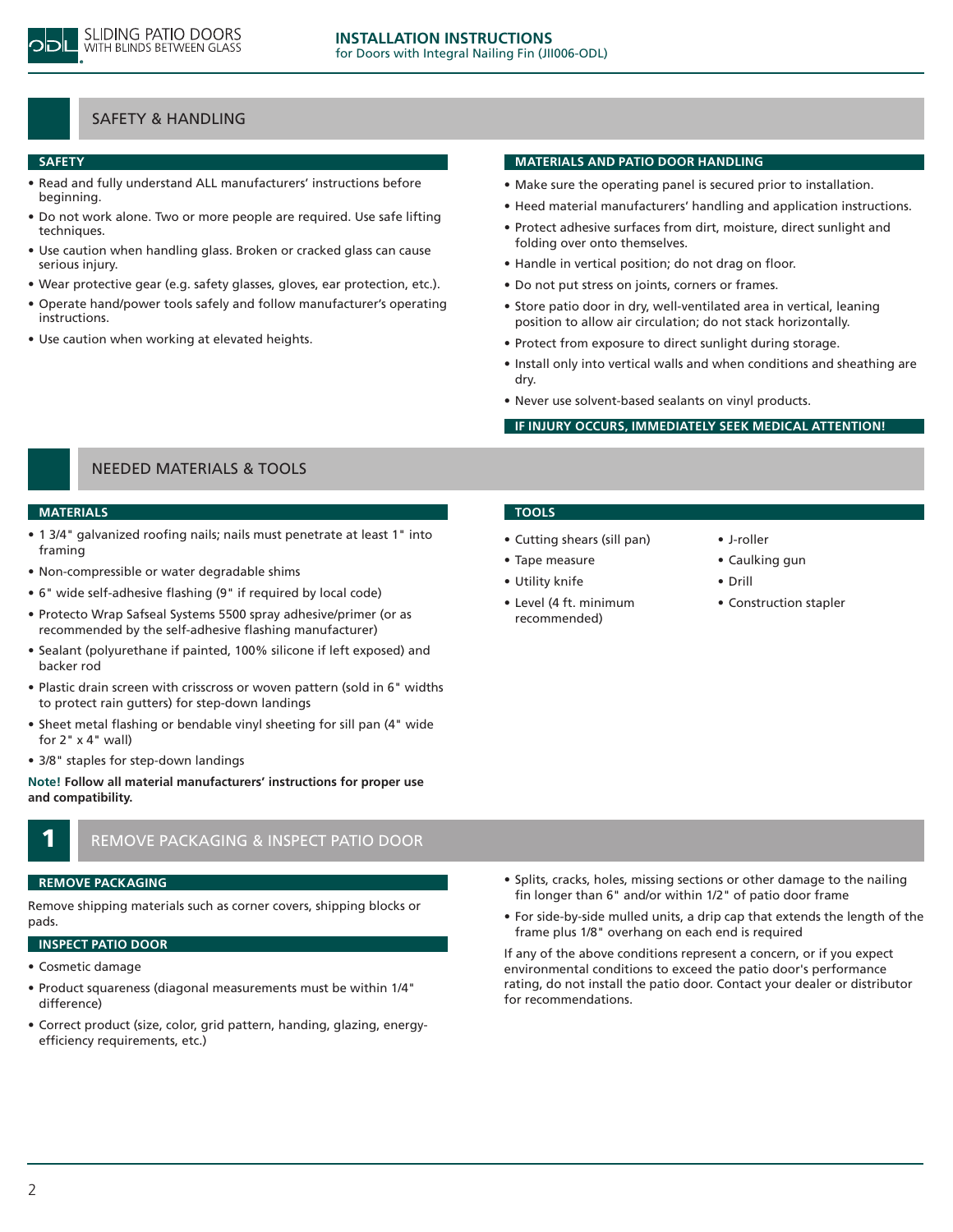

## **2** INSPECT ROUGH OPENING

- • Verify the width and height of the patio door are each 1/2"- 3/4" smaller than the rough opening width/height. Mulled units should be 3/4" smaller.
- • Verify the rough opening is square. The (A) and (B) measurements should be the same. Maximum allowable deviation from square is 1/4".

## A B  $//$  D C || ||| || E

## **3** PREPARE SILL PAN

- 1. Cut a piece of sheet material to the length shown.
- 2. Lightly crease folding lines 1/2" in from the two short sides and one long side.
- 3. Measure the distance from the nailing fin to the interior edge of the frame and add 9/16".
- 4. Take this distance from the back edge and lightly crease a folding line across the sheet material.
- 5. For step-down landings, cut 1/2" in at this line on both sides of the sheet material.



- **Verify the rough opening is level and plumb (C). The maximum**<br>Verify Square, Level, & Plumb **allowshe dovintion is 1/0** " allowable deviation is 1/8".
	- The rough opening sill must not be crowned or sagged (D).
	- The exterior face of the rough opening must be in a single plane (E) with less than 1/8" twist from corner to corner.
	- Minimum double studs should be used at all rough openings.
	- The header must be supported by trimmer studs.

- 6. For continuous slab, cut across the folding line.
- 7. Fold the three back sides up to make a 3-sided box, and, for step-down landings, fold the front flap down.



## PREPARE ROUGH OPENING

#### **FOR RETROFIT INSTALLATIONS**

After removing the old patio door, remove sufficient siding to expose at least 9" of intact building wrap. If damaged, apply new building wrap in a shiplap manner. Verify trimmer studs and header are structurally sound. Continue with the instructions.

#### **PREPARE BUILDING WRAP**

- 1. Trim building wrap flush with the edges of the rough opening. Verify this does not void manufacturer's warranty.
- 2. At the head, slit building wrap 6" at 45°. Tape up as shown.



## **PREPARE SILL (CONTINUOUS SLAB ONLY)**

Mark a line in the rough opening across the front and back of the sill pan as shown. Remove sill pan and apply three beads of sealant between the marked lines.

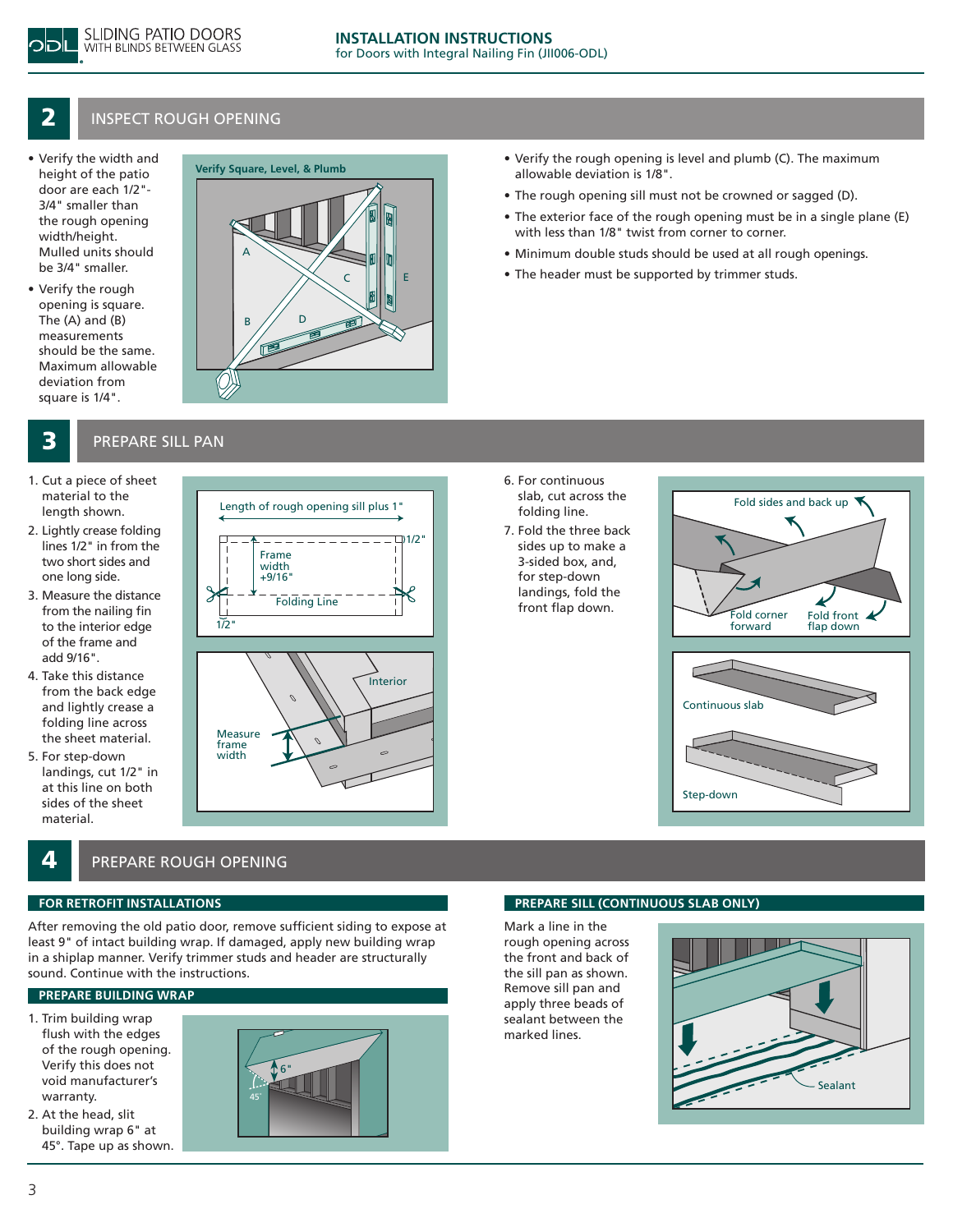## PREPARE ROUGH OPENING - CONTINUED

#### **INSTALL SILL PAN**

- 1. Place the sill pan in the rough opening.
- 2. Apply spray adhesive/primer to the sill area. Follow manufacturer's instructions for application methods.
- 3. Cut a piece of selfadhesive flashing the length of the sill and apply over the sill pan as shown. The bottom of the sill pan should be completely covered by the self-adhesive flashing.
- 4. Cut two pieces of self-adhesive flashing 6" wide and the sill pan width + 3" long.
	- a. For continuous slab landings only, cut out the inside corner.



**Self-Sealing Corner Flash**



b. Adhere the pieces of flashing to the inside corners. 5. Smooth gaps or bubbles beneath self-adhesive flashing with a J-roller (remove and replace if necessary).







Sill pan width

- 6. Seal back corners of sill pan with sealant.
- 7. For step-down landings only, cut plastic drain screen to length of  $sill + 2"$  and staple 1/2" below sill edge. The drain screen provides a path for air to dry any incidental moisture in the rough opening.
- 3" 3" Sealant  $1/2$ "
- 8. For continuous slab landings only, remove nailing fin at sill.
- 9. Apply a 3/8" continuous bead of sealant across the sill pan back dam.
- 10. Tilt patio door into the rough opening. Make sure the back of the door makes solid contact with the sealant. Adequately support the door until fully installed.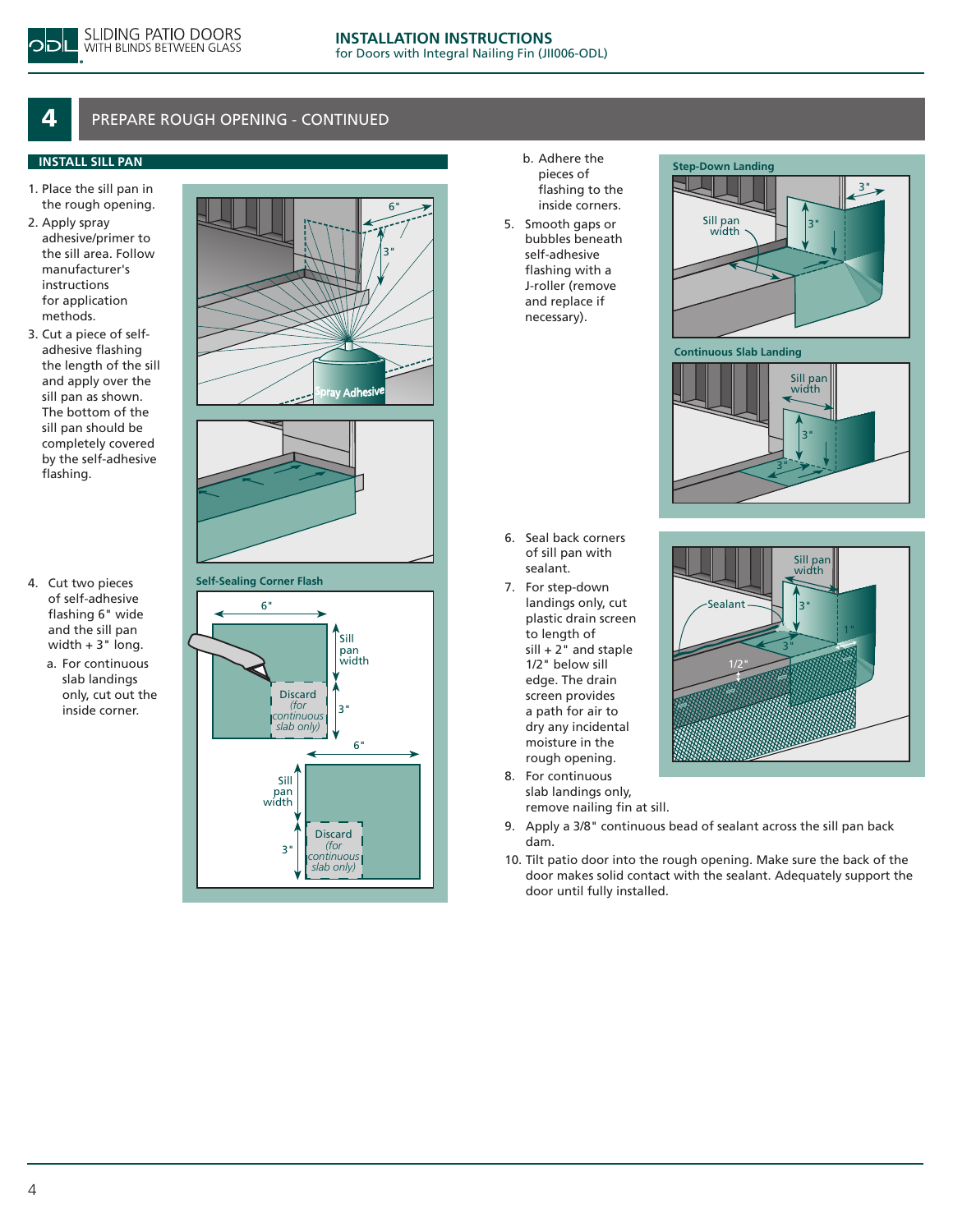

5

## Install PATIO DOOR

**Warning! To avoid injury, use at least two people to install.** Fasten patio door with a galvanized roofing nail between 3" and 4" from one lower corner.



#### **SHIM THE JAMBS**

**Note! Secure all shims with sealant.**

1. From the interior, shim the operating panel side jamb 6" from the corners and at the strike plate. Align shims so that strike plate screws (installed later) will each penetrate a shim.



- 2. Shim the stationary panel side jamb 6" from the corners and at center.
- 3. Shim the head jamb 6" from the corners of each panel.
- 4. Inspect the patio door for square, level, and plumb. Test for proper operation (remove and reinstall if necessary).

#### **SECURE PATIO DOOR**

**Note! Fastener heads must be flush. Do not dent nailing fin. Always use prepunched holes or predrill with a 3/16**" **bit.**

Fasten patio door through nailing fin holes 4" from the corners and 12" apart all the way around the patio door.



## FLASH PATIO DOOR

#### **PREPARE FLASHING**

6

Cut pieces of self-adhesive flashing to length as follows:

- • One header piece 14" longer than the header
- Two side pieces: for continuous slab landings, 5" longer than the sides, or for step-down landings, 5" + the height of the step
- For step-down landings only, one sill piece 10" longer than the sill and 1" narrower than the height of the step

#### **SPRAY ADHESIVE/PRIMER**

Apply spray adhesive per manufacturer's instructions (protect door from overspray) to nailing fin, sheathing, and building wrap around the patio door as shown.



#### **APPLY THE SELF-ADHESIVE FLASHING**

**Note! Keep the edge of the self-adhesive flashing as close to the patio door frame as possible.**

- 1. If applicable, center and apply the sill piece underneath the sill (bottom 1/2" of the drain screen must remain visible).
- 2. Apply the side pieces starting 5" above the header.
- 3. Center and apply the header piece above the header.
- 4. Press the flashing down with a J-roller.
- 5. Do not allow gaps or bubbles beneath self-adhesive flashing (remove and replace if necessary).

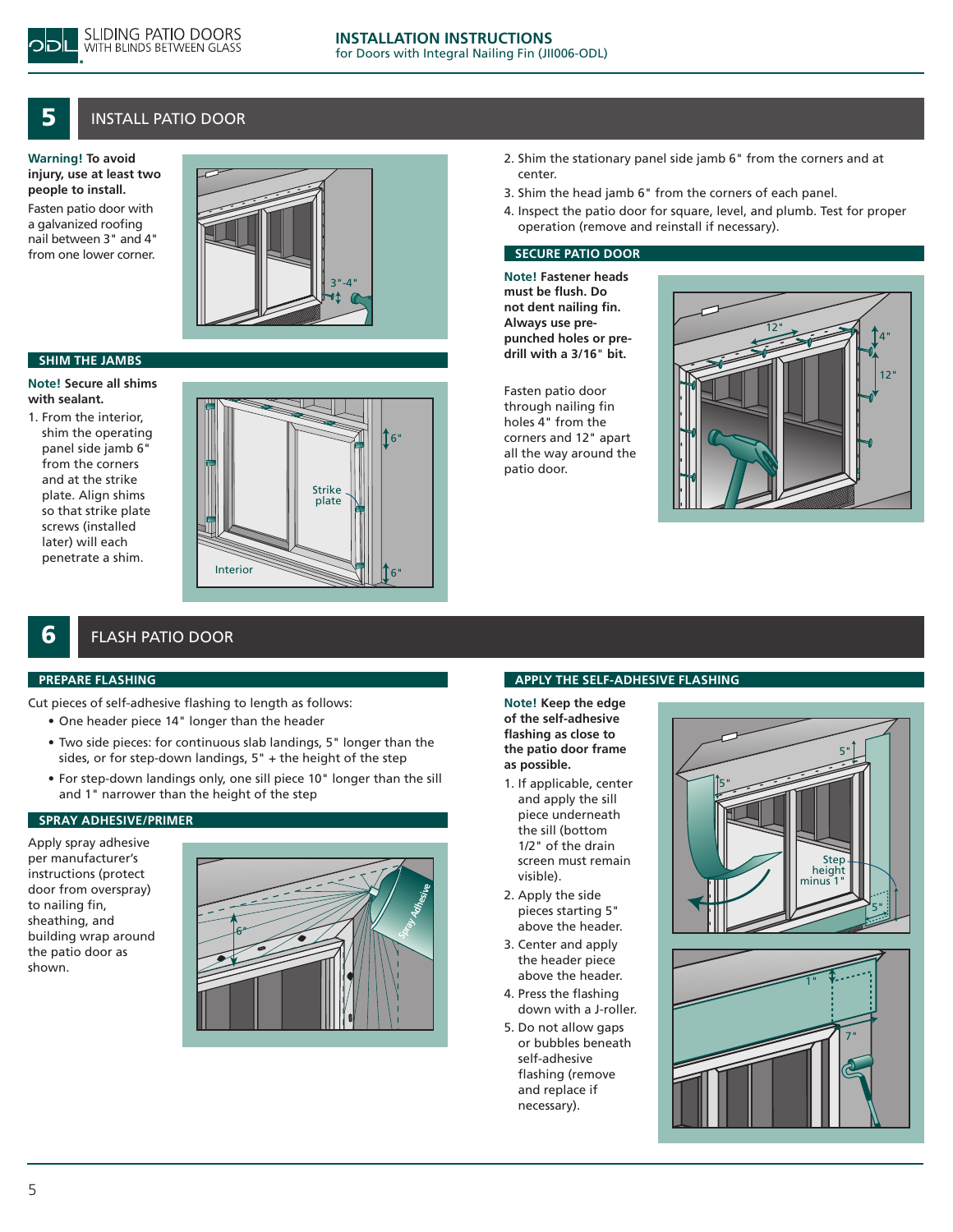## **COMPLETE INSTALLATION**

SLIDING PATIO DOORS WITH BLINDS BETWEEN GLASS

- 1. Seal the upper corners of the patio door with a 1/4" bead of sealant. Tool into a fillet shape.
- 2. Release the building wrap from above the header (previously taped up) and overlap the header flashing. Seal the ends with self-adhesive flashing or building wrap tape.
- 3. On the interior, seal the lower 6" of gap between the rough opening and door jamb with backer rod and sealant on both sides of the patio door.
- 4. For continuous slab landings, apply a 1/4" bead of sealant around the sill where it meets the slab. Leave gaps at the weep holes as shown.
- 5. Ensure sealant on back dam of the sill pan fully seals to the inside face of the sill. Apply more sealant as necessary.

#### **INSTALL BUMPER**

Install the bumper in the stationary panel side jamb at vertical center using the 1" self-tapping screw provided.







# 16 Strike plate Interior | Bumper

#### **SUPPORT TRIM (STEP-DOWN LANDING ONLY)**

On the exterior, install support trim underneath the sill where it extends past the landing. Position trim snugly against the bottom of the sill toe.

#### **PATIO DOOR ADJUSTMENT**

#### **Roller Adjustment**

**Note! Adjusting door too high may allow water and air leakage. Adjust rollers just high enough to clear sill track.** 

- 1. Doors have an adjustment screw on each lower end of the operating panel(s). Remove small vinyl plugs from each hole (if present).
- 2. Open operating panel enough to compare with frame jamb.

#### **Note! Roller**

**adjustment screws are in close proximity to the attachment screw. Adjust only the lower screw (as shown); loosening the attachment screw will detach the roller from the operating panel.**

3. Using a #2 Phillips head screwdriver, turn the adjustment screw clockwise to raise the panel, and counterclockwise to lower the panel.





- 4. Adjust as needed until interlocks, grid patterns, and jambs line up.
- 5. Test the operating panel for proper operation.
- 6. Re-apply the small vinyl caps over the roller adjustment screw holes if applicable.